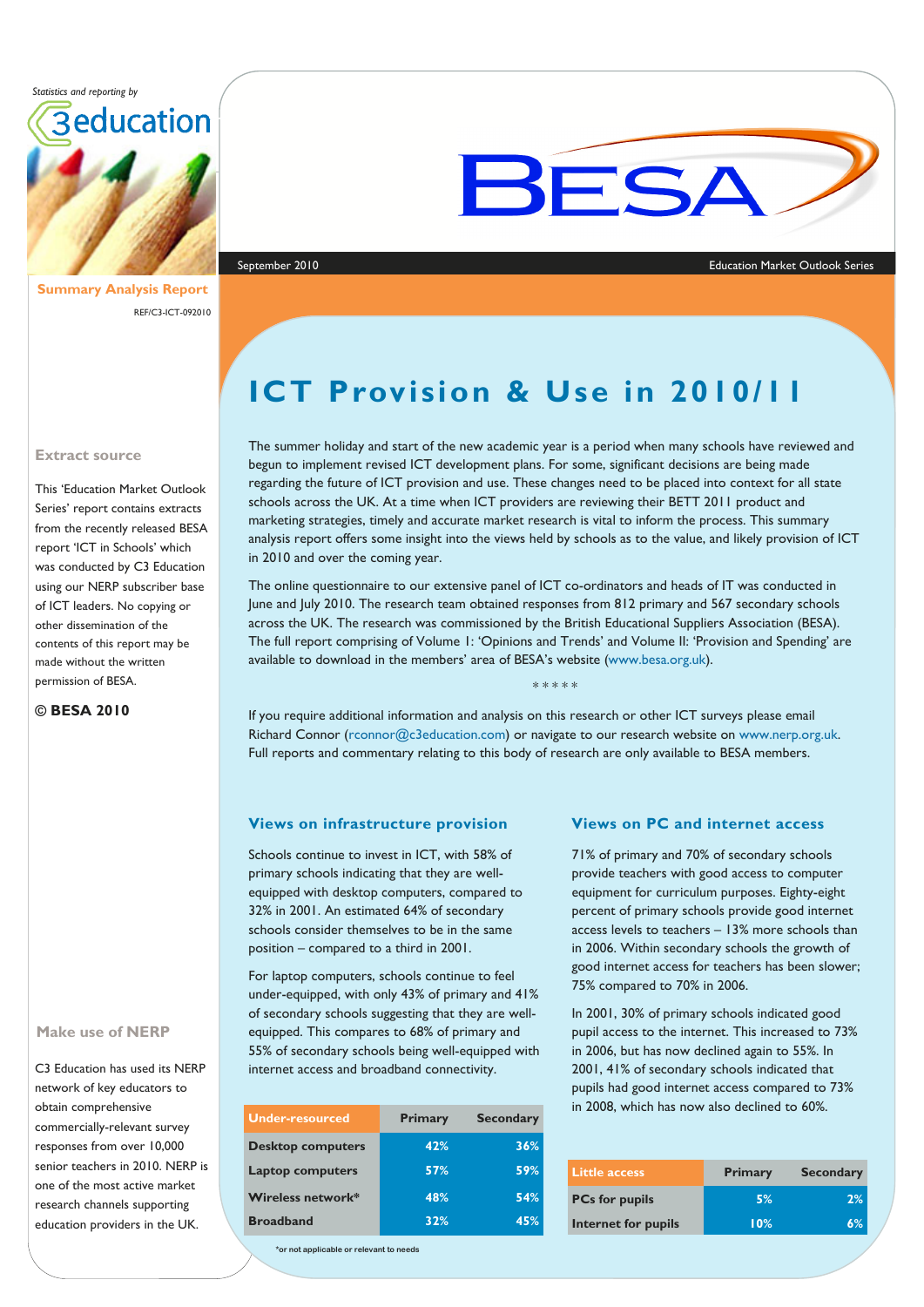

ICT Provision & Use in 2010/11

## **Views on digital content provision**

The results for 2010 indicate that 48% of primary school ICT leaders consider themselves to be wellresourced with digital content. In 2008, fewer than a quarter held the same view.

Across secondary schools the 2009 results showed that 23% felt well-resourced with digital content. The 2010 results report the percentage increasing significantly to 32% of schools. ICT leaders report an expected improvement in 2011 of 14%, bringing the percentage of secondary schools being wellresourced to 46%.



## **Views on IWB provision**



Provision of interactive whiteboards has improved significantly over the past few years. A quarter of primary schools indicated being well-equipped with IWBs in 2005. By 2010 this has increased to 87%. In 2005 only 18% of secondary schools indicated being well-equipped with IWBs, which has now risen to 64%.

## **Views on learning platform provision**

There has been a significant change in views between the 2006 survey and the 2010 results. While around 12% of primary schools consider learning platforms not to be relevant to their needs – around 42% now indicate being wellresourced – compared to fewer than 3% in 2006. By 2011 it is still expected that 30% will continue to be under-resourced.

#### **Chart: Well-resourced with learning platforms**



Forty-seven percent of secondary schools are likely to consider themselves to be well-resourced with learning platforms – compared to 13% in 2007. An additional 28% indicate being wellresourced in 2011, which will leave 30% of secondary schools under-resourced.

## **ICT requirements for 2011**

Schools were requested to identify where there is a requirement for additional ICT infrastructure and software within the year ending April 2011.

There is decreased demand for desktop computers in primary schools – down from around 19% with extensive requirements in 2009 – to 12% for 2011.

The change in views is mirrored in secondary schools, where 28% had extensive requirements in 2009. This has now decreased to 16% for 2011.

Demand for laptop computers has remained strong with around a third of all schools having an extensive requirement by April 2011.

An extensive requirement for network infrastructure is required by over a fifth of schools.

# **RESEARCH campaigns planned by BESA in 2010/11\***

| Resources in English<br>Maintained Schools                | 01/11 |
|-----------------------------------------------------------|-------|
| Assessment Activities and<br>Resourcing in Schools        | 12/10 |
| <b>Traditional Resources in</b><br><b>Primary Schools</b> | 11/10 |
| Impact of New<br>Technologies in Schools                  | 02/11 |
| * Contact Richard Connor at C3                            |       |

**Education for more information rconnor@c3education.com**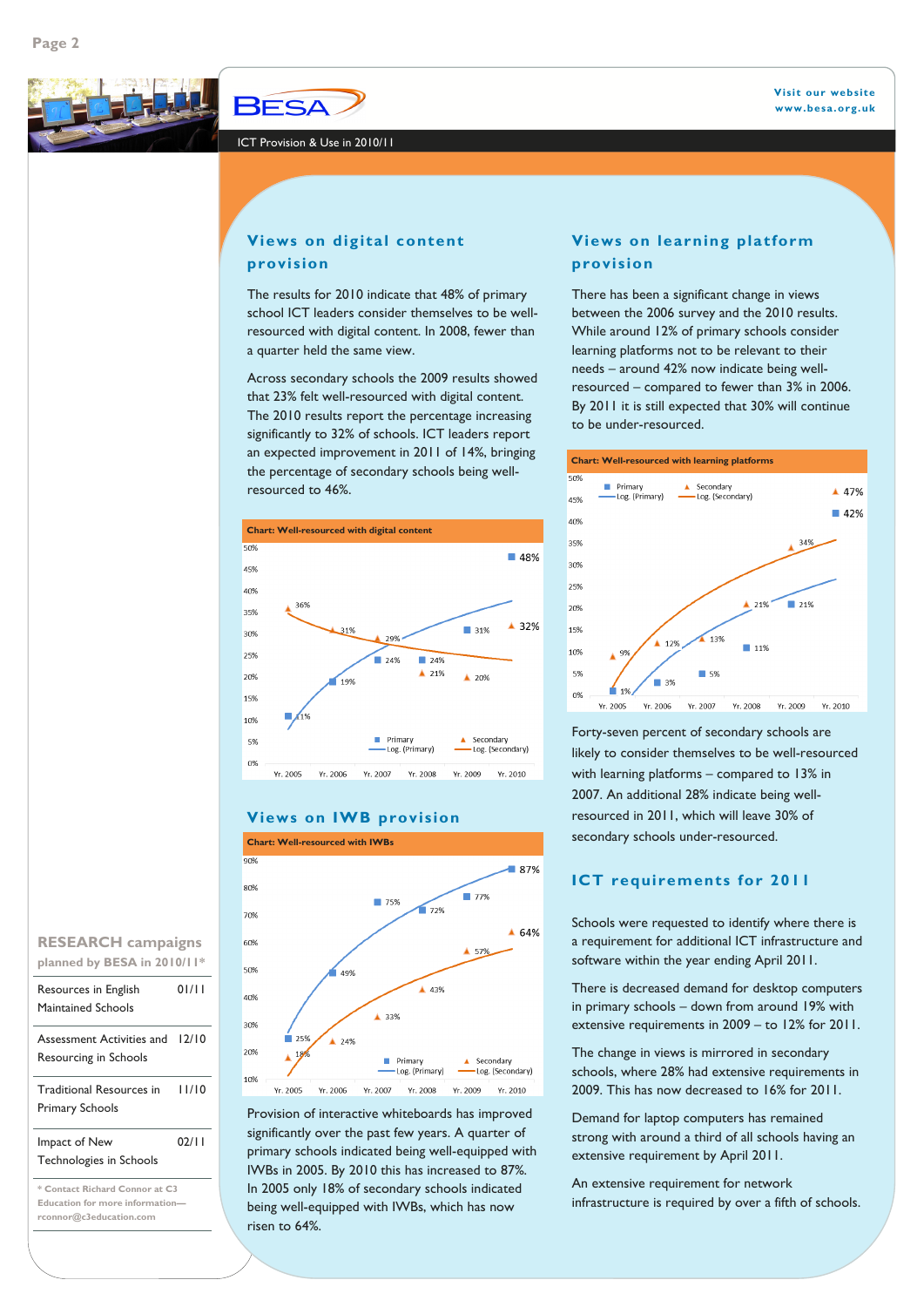

Education Market Outlook Series

## **Trends in desktop and laptop computer provision**

Primary school desktop computer provision declined by between 2009 and 2010 to an average of 30.8 desktop computers per school. It is estimated that 75,000 desktop computers will be purchased by primary schools by April 2011 – a reduction of 9%.

Laptop computer use in primary schools increased to an estimated 424,000 units. By April 2011, it is expected that an additional 91,000 units will be purchased – a reduction of 4%.

Secondary school provision of desktop computers had remained relatively static between 2004 and 2006. Significant increases between 2006 and 2009 resulted in over one million desktop computers being available to secondary schools.

A small reduction in the average number of desktop computers per school from 240.6 to 238.7 occurred between 2009 and 2010.

New purchases to April 2011 are expected to be around 117,000 units – a reduction of 10% on 2010 levels. Redundancy rates are also increasing, with new purchases in 2011 decreasing typical provision to 228 desktops – a reduction of -4.5%. This will bring the number of desktop computers back to the one million mark.

Laptop provision in secondary schools has increased from an average of 31 units in 2003 to 86 units in 2010, bringing the total in secondary schools to 370,000 units.

An additional 68,000 laptops are expected to be purchased by April 2011. An increase in redundancy rates will result in the typical secondary school only increasing provision to 86 laptops – a rise of +1.7%.

Overall, there are anticipated to be 2.5 million computers in schools during 2010. Compared to 2005 there are half-a-million more computers, of which a high proportion are laptop computers.

ICT leaders consider there to be a need for 3.2 million computers to fully implement ICT development plans, which has doubled since 2003.

The gap is anticipated to increase from 730,000 computers in 2010 to 840,000 computers in 2011. On average the gap equates to 25 computers in primary and 62 computers in secondary schools.

## **Computers more than 5 years-old**

The average primary school has 7.3 desktop computers that are more than five-years old – a reduction from 9.2 computers in 2007. Across secondary schools the average is 49 desktop computers—compared to 36 in 2007. With the age of desktop computers in secondary schools increasing, it is estimated that more than a fifth of all desktop computers are more than five-years old.

It is less likely that laptop computers are more than five-years old. It is estimated that 16% of primary and 13% of secondary school laptop computers are more than five years-old.

### **Ineffective computers**

An estimated 365,000 computers are considered ineffective for teaching the curriculum due to either age or specification compared to over 520,000 in 2004. As redundancy rates increase and new purchasing declines, it is anticipated that the number of ineffective computers will commence climbing again.

An average primary school has seven ineffective computers, equating to 14% of total provision. In secondary schools the percentage is 15%, with an average of 48 ineffective computers.



| by NERP with ICT focus                                                                    |       |  |
|-------------------------------------------------------------------------------------------|-------|--|
| School Learning Platform<br>Review                                                        | 05/09 |  |
| ICT in Independent<br>Schools                                                             | 03/09 |  |
| <b>Resources in Scottish</b><br>Schools                                                   | 07/10 |  |
| <b>ICT Use by Primary Pupils</b><br>at School and at Home                                 | 02/10 |  |
| School Learning Platform<br>Review                                                        | 06/09 |  |
| Procurement in English<br>Schools                                                         | 04/09 |  |
| *BESA members:<br>Please use your BESA website user<br>account to download these reports. |       |  |

**BESA reports\* conducted**